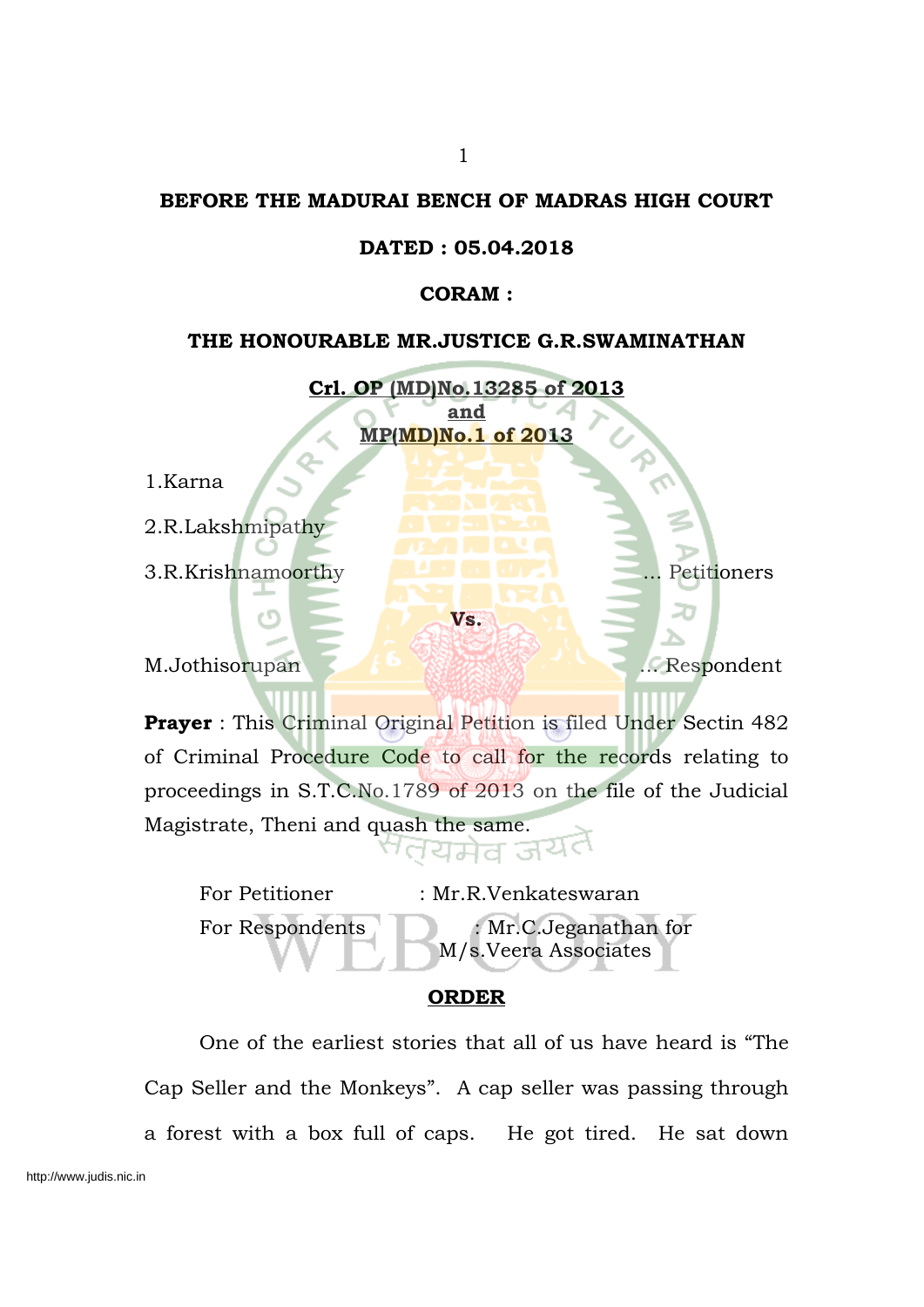under a tree and slept. When he got up, he found the box open and almost all his caps missing. He was startled to find that the caps had been taken away by the monkeys who were wearing them. He wondered how to retrieve his caps. He thought for a while. It then struck him that if he threw the cap which he was wearing, on the ground, the monkeys also may follow suit. He threw his cap on the ground and the monkeys did likewise. This tale has been told from generation to generation to impress upon the children with the moral that one must use one's brain to get things done.

2. This tale furnished the theme for cartooning some developments in Dravida Munnetra Kalagham, a political party. Its leader Dr.M.Karunanidhi was portrayed as the cap seller while the party workers were shown as the monkeys. This cartoon published in Dinamalar issue dated 07.01.2013 gave rise to the impugned prosecution. The respondent who claims to be an ardent member of the said party alleges that there has been lowering of the reputation of the party workers in the eyes of the general public. The respondent lodged a private complaint before the Judicial Magistrate, Theni who took cognizance of the same and issued summons to the petitioners who are the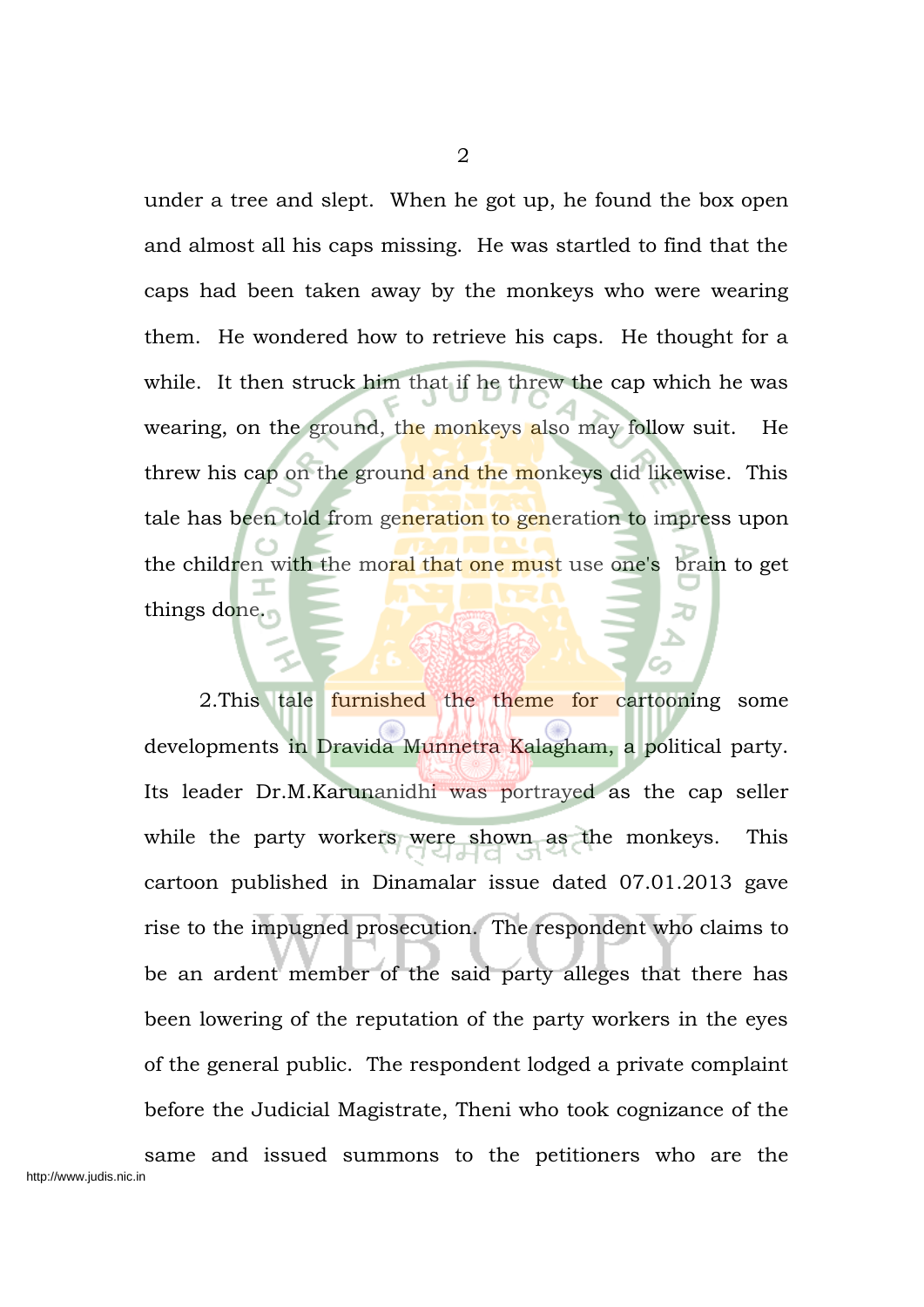Cartoonist, Editor and Publisher of the said news daily.

3.Heard the learned counsel on either side.

4.A family of three committed self immolation in the premises of the Tirunelveli Collectorate last year. This gruesome and tragic incident provoked Cartoonist G.Bala to lampoon the District Collector, the Director General of Police and the Hon'ble Chief Minister of Tamil Nadu in the social media. They were portrayed as covering their private parts with rupee notes. The Cartoonist was arrested. Shri.M.K.Stalin, the leader of opposition and D.M.K. working president condemned the arrest saying that it was against the freedom of expression. This Court is of the view that the respondent herein should take inspiration सतयमेव जयतै from his leader.

5.Article 19(1)(a) of the Constitution of India embodying the fundamental right of the citizens to freedom of speech and expression includes within its scope to the cartoonists also. Of course, this is subject to the restrictions set out in Article 19(2). A Cartoonist does not have the license to defame. What is criminal defamation is defined in Section 499 of the Indian Penal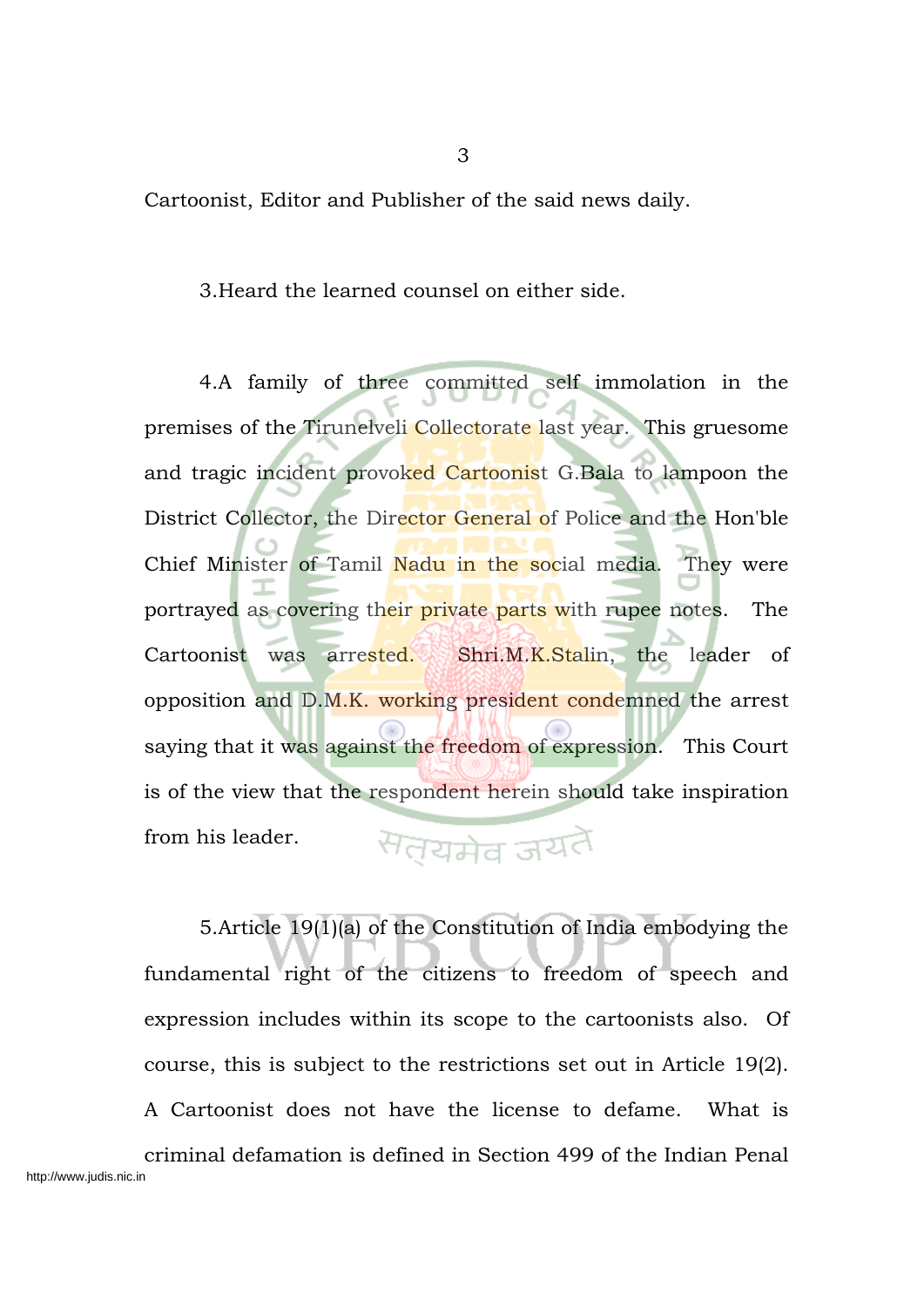Code. But then, the standard set out in 499 of IPC cannot be applied in the same measure to all forms of freedom of speech and expression. This aspect can be easily explained by referring to the manner of application of the standard of cruelty in divorce cases. LOF JUDICAT

6.In the decision reported in *(2006) 6 SCC 778 (Vinita Saxena vs Pankaj Pandit)* the Hon'ble Supreme Court held that the concept of cruelty has varied from time to time, from place to place and from individual to individual in its application according to social status of the persons involved and their economic conditions and other matters. The question whether the act complained of was a cruel act is to be determined from the whole facts and the matrimonial relations between the parties. In this connection, the culture, temperament and status in life and many other things are the factors which have to be considered. This judgment was approvingly cited and applied in the decision reported in *(2014) 7 SCC 640 (Malathi Ravi v.* **B.V. Ravi).** The Hon'ble Supreme Court in the latter decision observed that mental cruelty and its effect cannot be stated with arithmetical exactitude. It varies from individual to individual,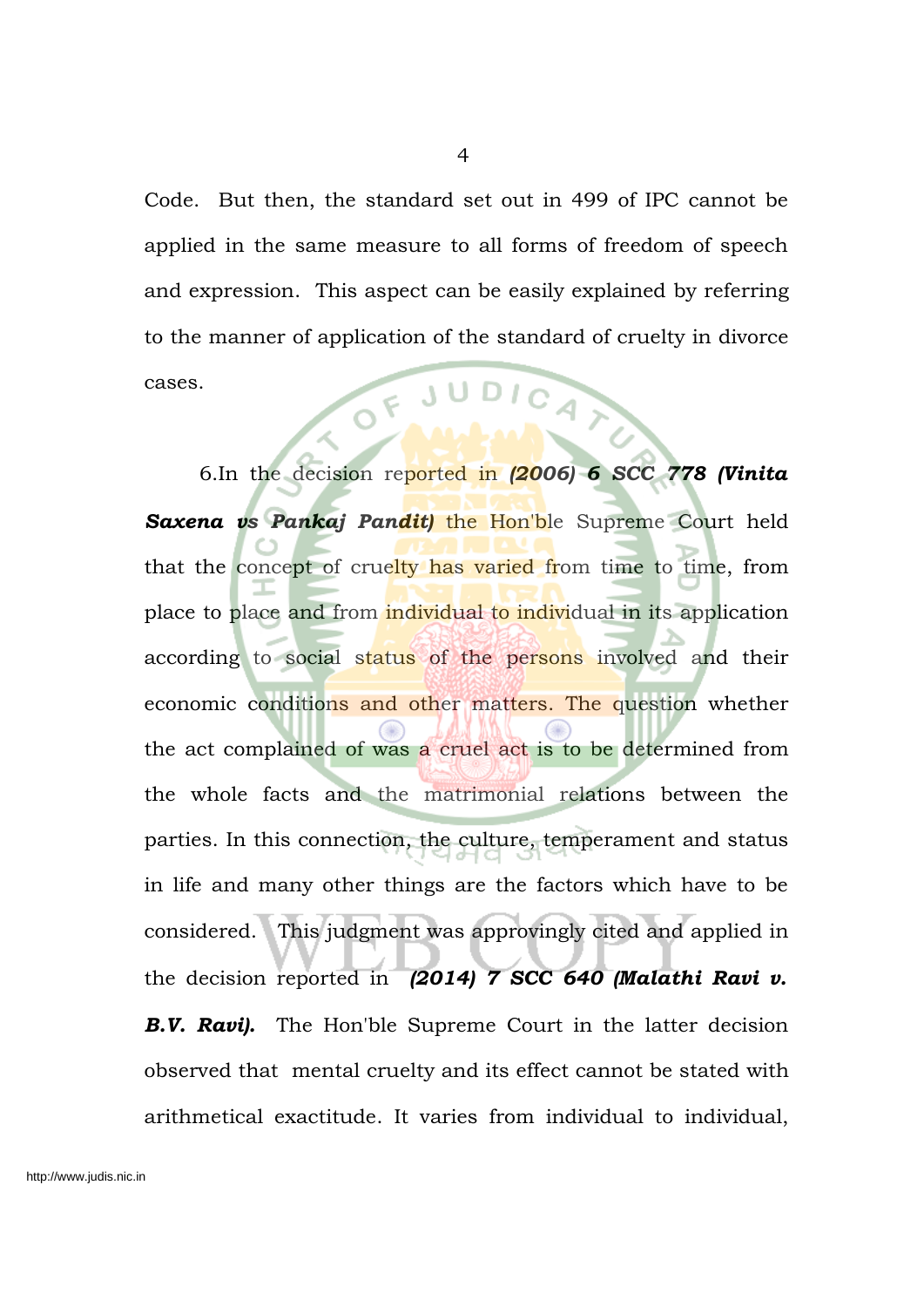from society to society and also depends on the status of the persons. What would be a mental cruelty in the life of two individuals belonging to particular strata of the society may not amount to mental cruelty in respect of another couple belonging to a different stratum of society. The concept of cruelty is one and the same in all cases. But, when it is applied, there cannot be a singular yardstick.

7.A cartoon is closely related to caricature. It implies a deliberate exaggeration intended to produce satirical effect. It is intrinsically a weapon of a ridicule. Webster's New Unabridged Twentieth Century Dictionary of the English Language defined caricature as "the deliberately distorted picturing or imitating of a person, literary style, etc. by exaggerating features or mannerisms for satirical effect." The appeal of the political cartoon or caricature is often based on exploitation of unfortunate physical traits or politically embarrassing events - an exploitation often calculated to injure the feelings of the subject of the portrayal. The art of the cartoonist is often not reasoned or evenhanded, but slashing and one-sided. One cartoonist expressed the nature of the art in these words : "The political cartoon is a weapon of attack, of scorn and ridicule and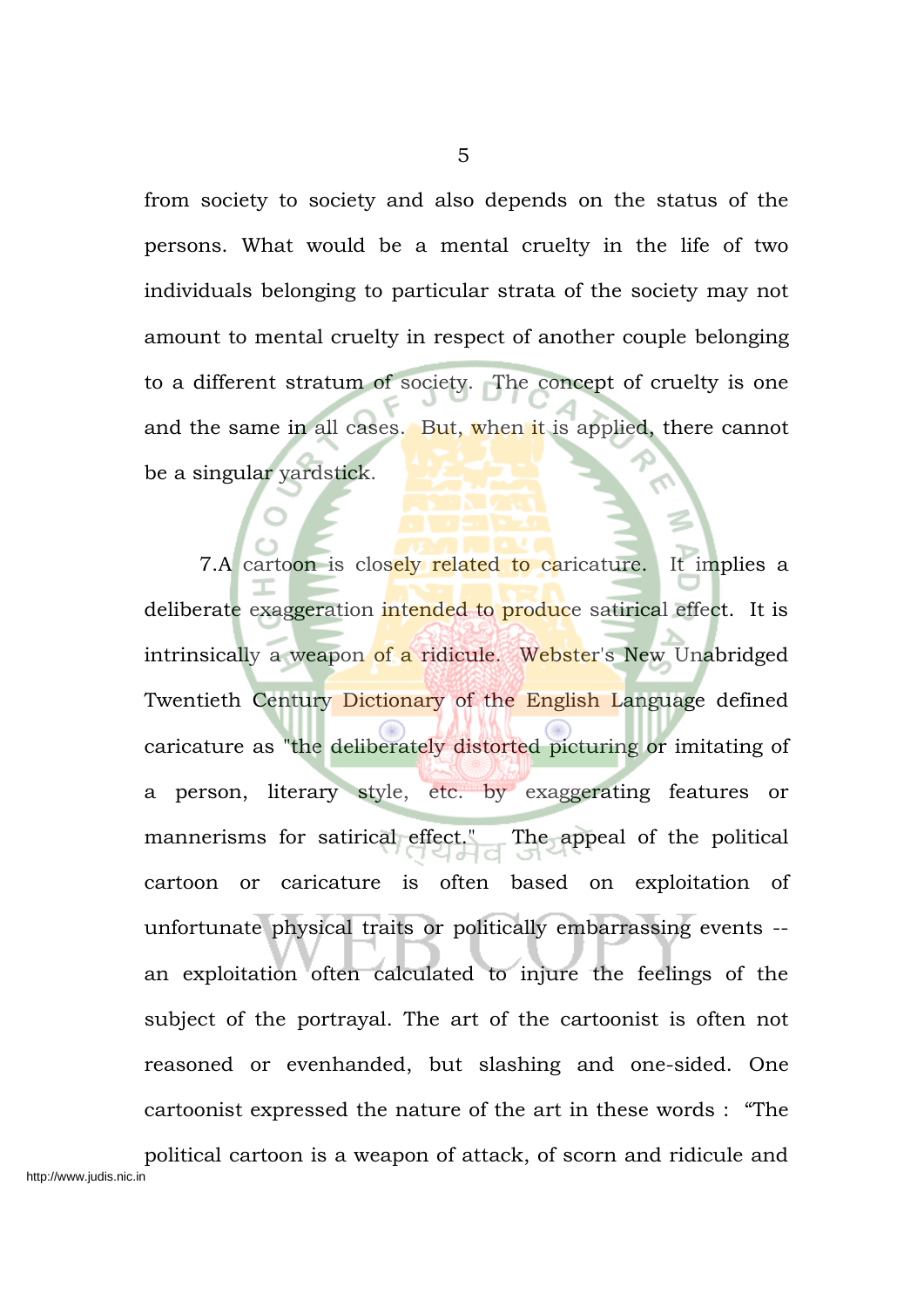satire ; it is least effective when it tries to pat some politician on the back. It is usually as welcome as a bee sting, and is always controversial in some quarters." It continuously goes beyond the bounds of good taste and conventional manners. (Opinion of Chief Justice William Rehnquist in *Hustler Magazine Inc. v. Falwell, 485 U.S. 46 (1988)).* There is an early cartoon portraying Mr.George Washington, the father of U.S.A as an ass. In the very nature of things, a cartoonist is entitled to a greater latitude.

8.If the present cartoon is seen by a normal newspaper reader, he would simply laugh. In fact, the very object of the cartooning is to produce such an effect in the reader. No doubt, the party workers have been lampooned. But, they would definitely not come down in the esteem of the general public on this account. If the moral of the story is borne in mind, the cartoon would be seen as complimenting the party president for his sagacity. No doubt, law has to come to the rescue of a person who feels defamed. But then, law envisages a reasonable person and not a touchy and hyper-sensitive individual like the respondent.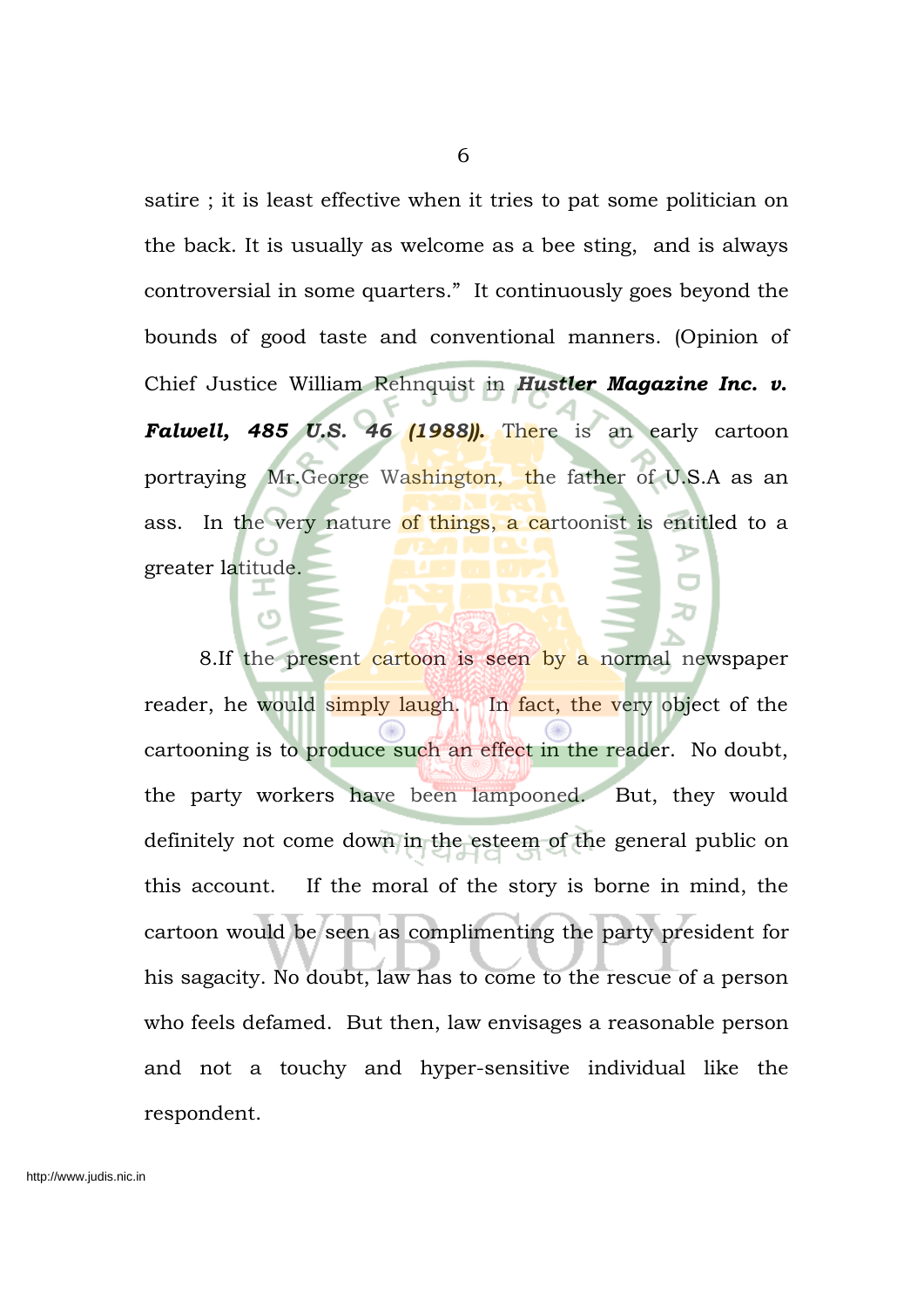9.When the Danish newspaper *Jyllands-Posten* published the caricatures of Prophet Mohammad, it gave rise to violent protests all over the world. In response, the United Nations organized in October 2006 a seminar titled "Cartooning for Peace-the Responsibility of Political Cartoonists". Shri.Kofi Annan, former United Nations Secretary General, while addressing the seminar stated that cartoonists have a special role in forming public opinion - because an image generally has a stronger, more direct impact on the brain than a sentence does. He however added "cartoonist can offend, and that is part of their point". Isabel Johnson commented in the year 1936 that controversy is the cartoonist's stuff of life, he starves in times of "brotherly love". Therefore, this Court is of the view that when applying the yardstick of defamation in the case of cartoons the threshold must be very high.

10.In Tamil Nadu, there have been a number of celebrated cartoonists. Many of us grew up enjoying the cartoons of Madhan that appeared in Ananda Vikatan. The cartoons that appear in Thuglak continue to enrich our understanding of politics. The cartoons of Keshav and Surendra appearing in http://www.judis.nic.in

7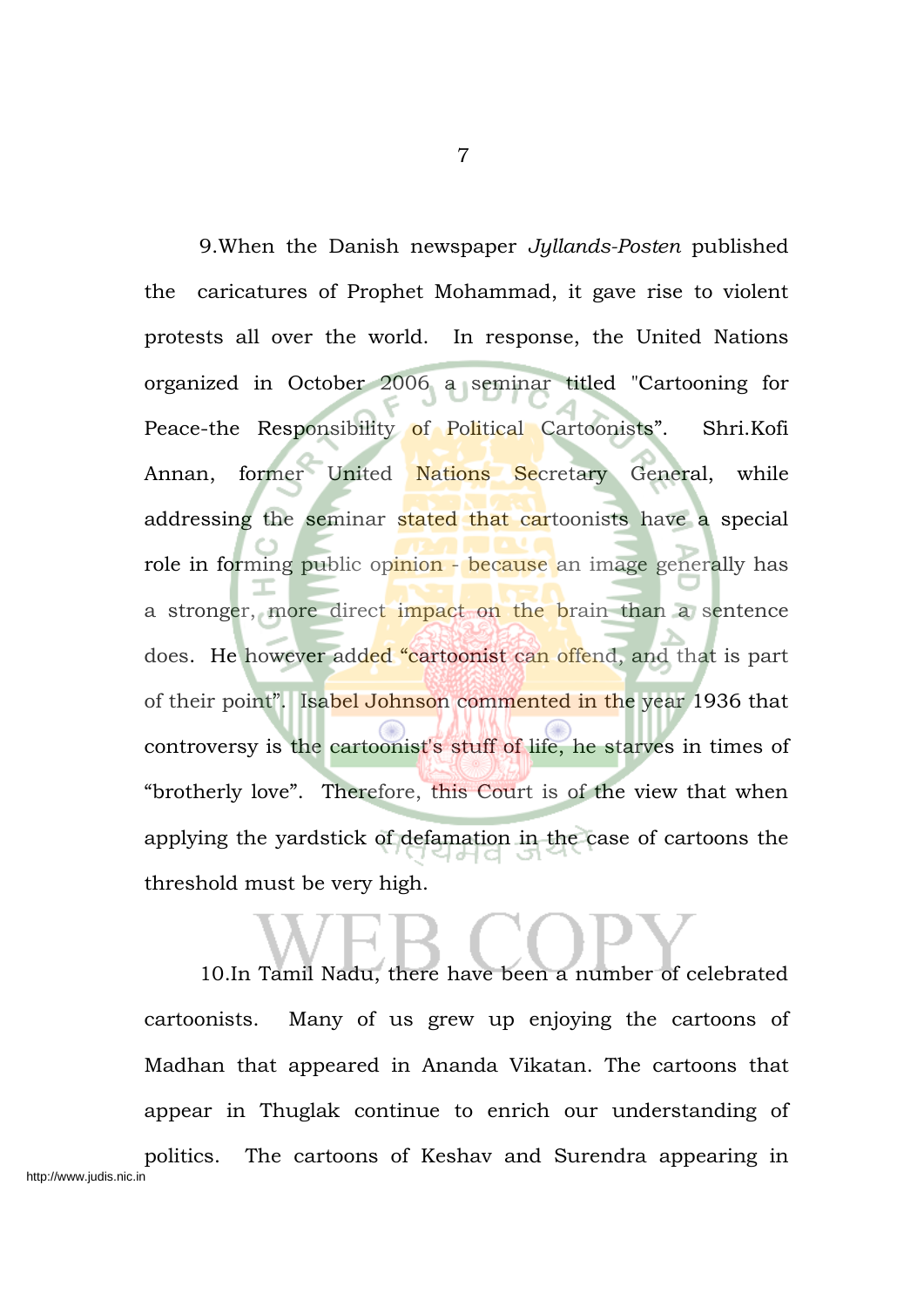'The Hindu' enliven our mornings. A cartoonist must be able to work without any inhibition. He should not be under any stress that his caricature would be followed by a criminal prosecution. Of course, this Court would not suggest that a cartoonist can do OF JUDICAT anything he pleases.

8

11.The Hon'ble Supreme Court has laid down the parameters of obscenity in *Devidas Ramachandra Tuljapurkar v. State of Maharastra (2015) 6 SCC 1.* The Hon'ble Supre Court referred to a German cartoon portraying a well-known politician as a pig copulating with another pig dressed in judicial robes. It was observed by the German Court that where there was a conflict with human dignity, artistic freedom must always be subordinate to personality rights.

### सतयमेव जयतै

12.There is one more aspect of the matter. Section 499 of IPC has as many as nine exceptions. The third exception states that it is not a defamation to express in good faith any opinion whatever respecting the conduct of any person touching any public question. The respondent complainant has no where alleged that the petitioners have not acted in good faith. The cartoon in this case is pictorial representation of an issue of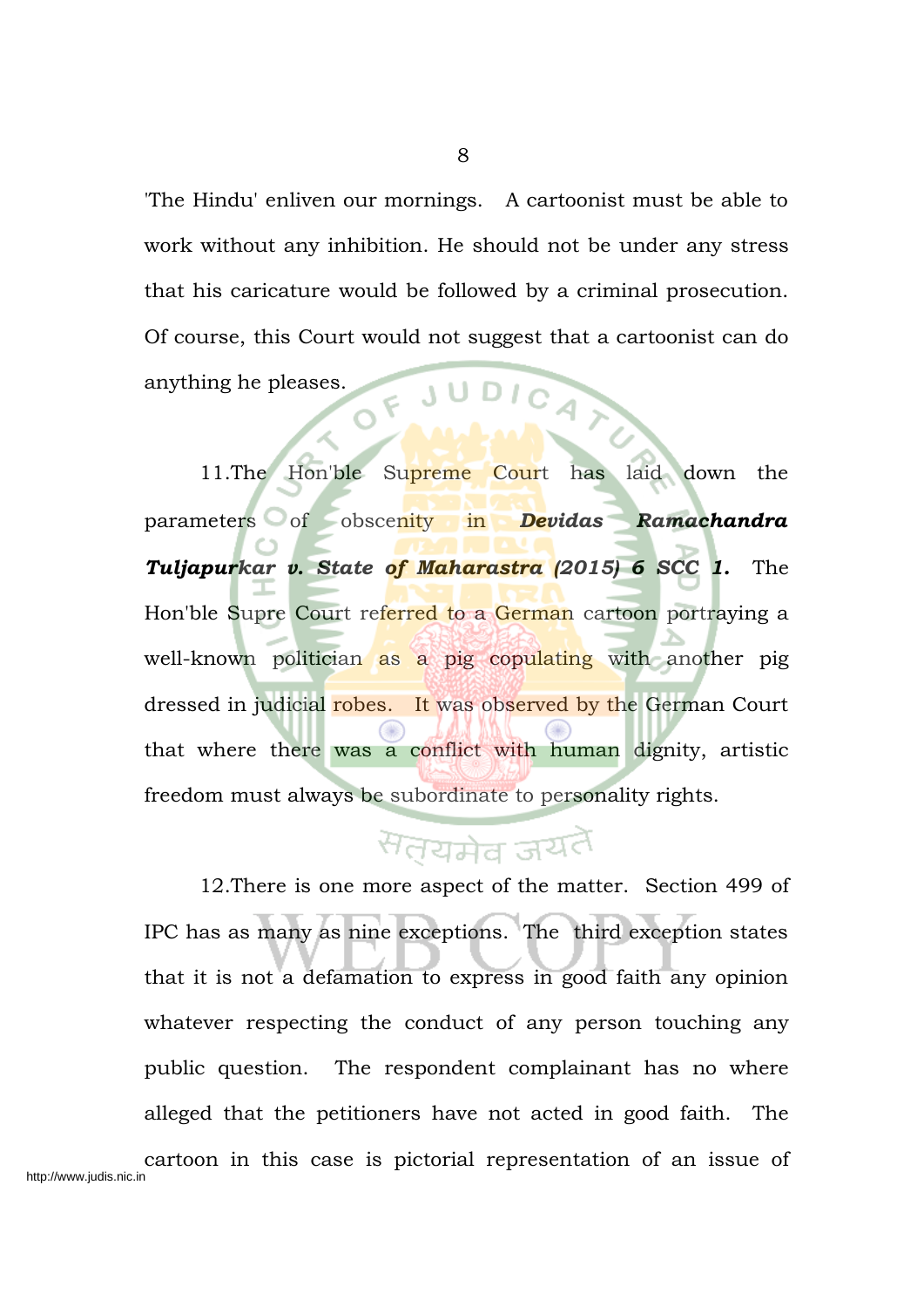public importance. There is nothing intrinsically defamatory in the said cartoon. In any event, it would certainly fall within the third exception.

13.A concluding thought. There is an underlying arrogance in this complaint. The Hon'ble Supreme Court in the decision reported in *(2014) 7 SCC 547 (Animal Welfare Board Of India vs A. Nagaraja & Ors)* referred to Article 51 A (g) of the Constitution of India which cast a fundamental duty on every citizen to have compassion for living creatures. All living creatures have inherent dignity. Human life, we often say, is not like animal existence. This view has anthropocentric bias. We forget the fact that animals have also got intrinsic worth and value. Now there is a slow but observable shift from the anthropocentric approach to a more nature's right centric approach in International Environmental Law and Animal Welfare Laws. In recent multinational instruments the intrinsic value of nature is asserted and there is a shift to nonanthropocentric human- independent terminology. Rights of animals have been recognized in various countries. Protection of animals has been guaranteed. The German Constitution talks of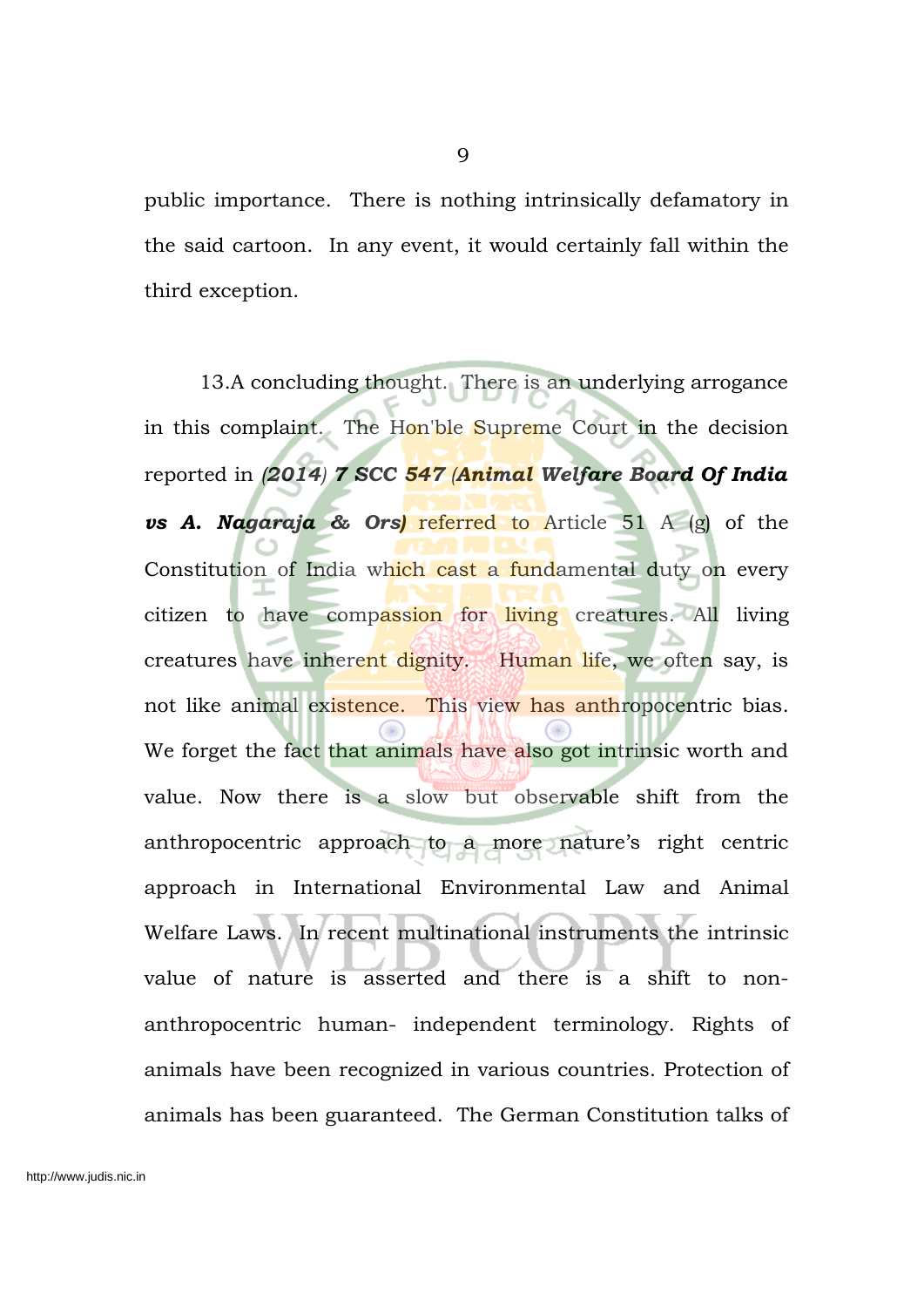"Animal Dignity". Thus, the dignity of the animals is constitutionally recognised in that country. The Animal Welfare Act of Norway affirms that animals have an intrinsic value which is irrespective of the usable value they may have for man. Our Hon'ble Supreme Court announced in ringing terms that animals also have honour and dignity.

14.Apes are after all our primitive ancestors. They are our distant cousins. Our culture sees divinity in every aspect of nature. Hanuman, the monkey god is a hero as well as a venerated deity. Mahakavi Bharathi in his Papa Paatu calls upon us to love and take inspiration from birds and animals. Man occupies a higher spot in the evolutionary hierarchy. But, that does not make him superior to others. This is because, in the natural scheme of things, one is integrally linked to every other.

15.The impugned proceedings in S.T.C.No.1789 of 2013 on the file of the Judicial Magistrate, Theni are quashed. This Criminal Original Petition is allowed. Consequently, connected miscellaneous petition is closed.

#### **05.04.2018**

Index : Yes / No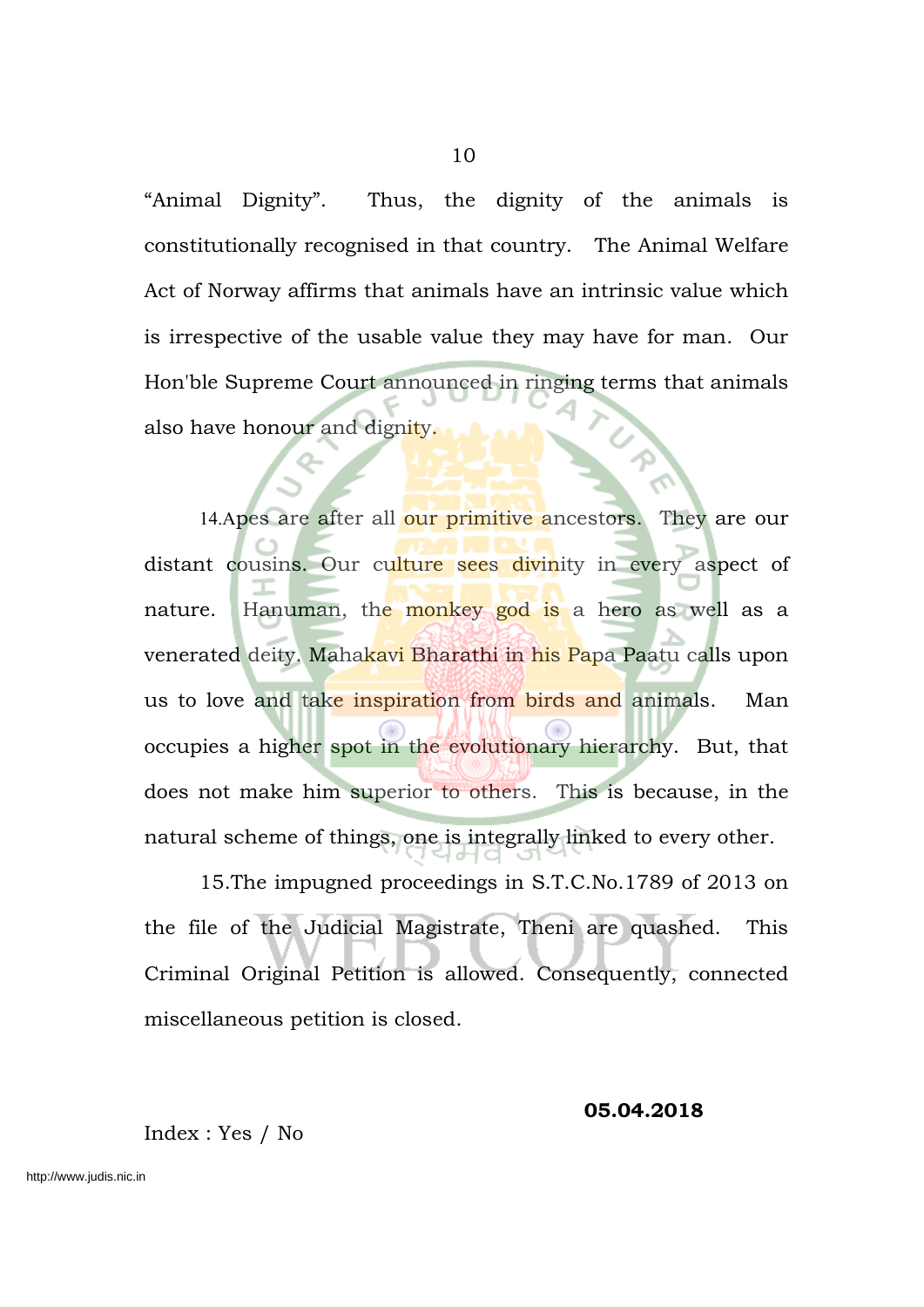Internet : Yes / No

*SKM*

To



# VEB COPY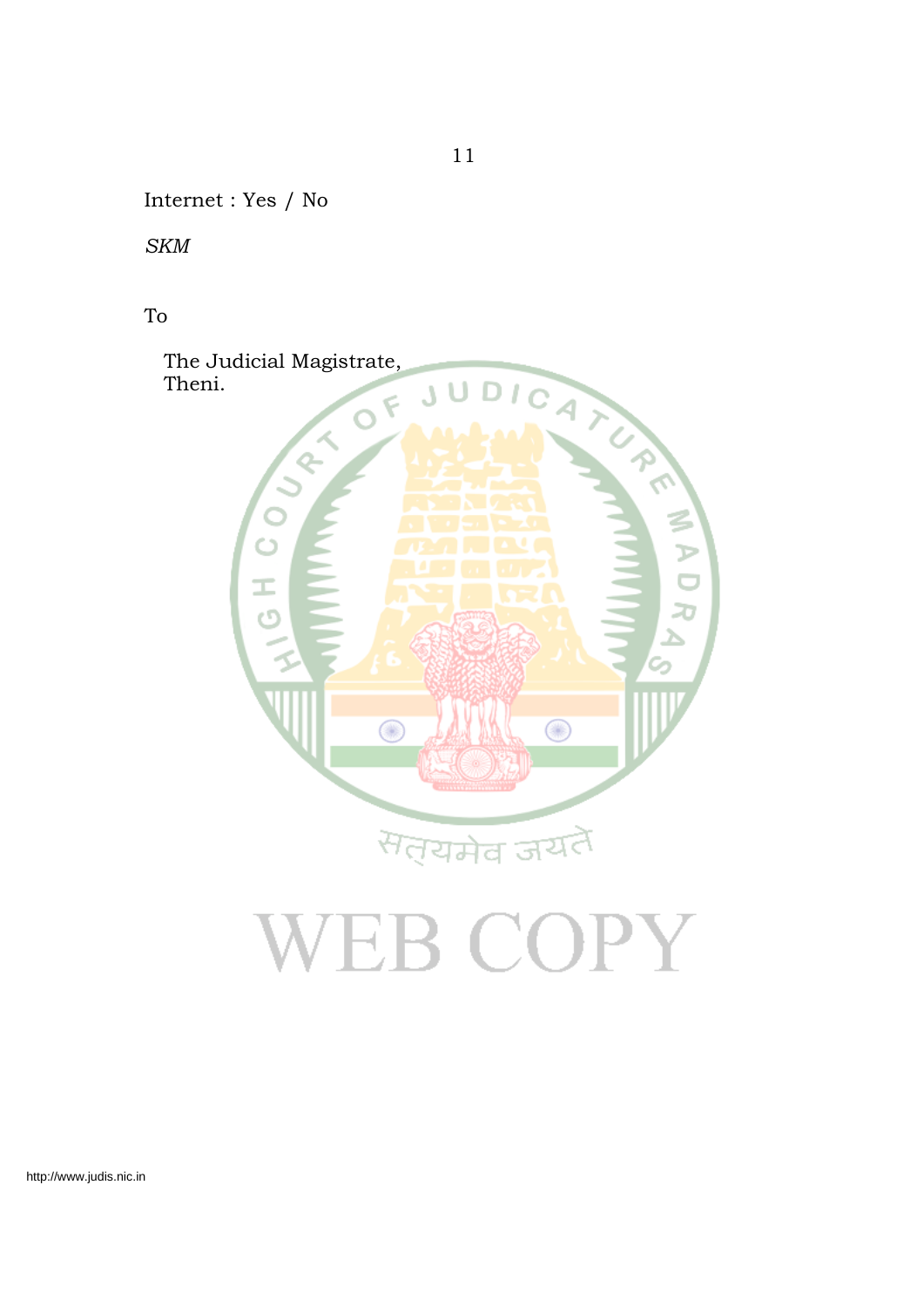